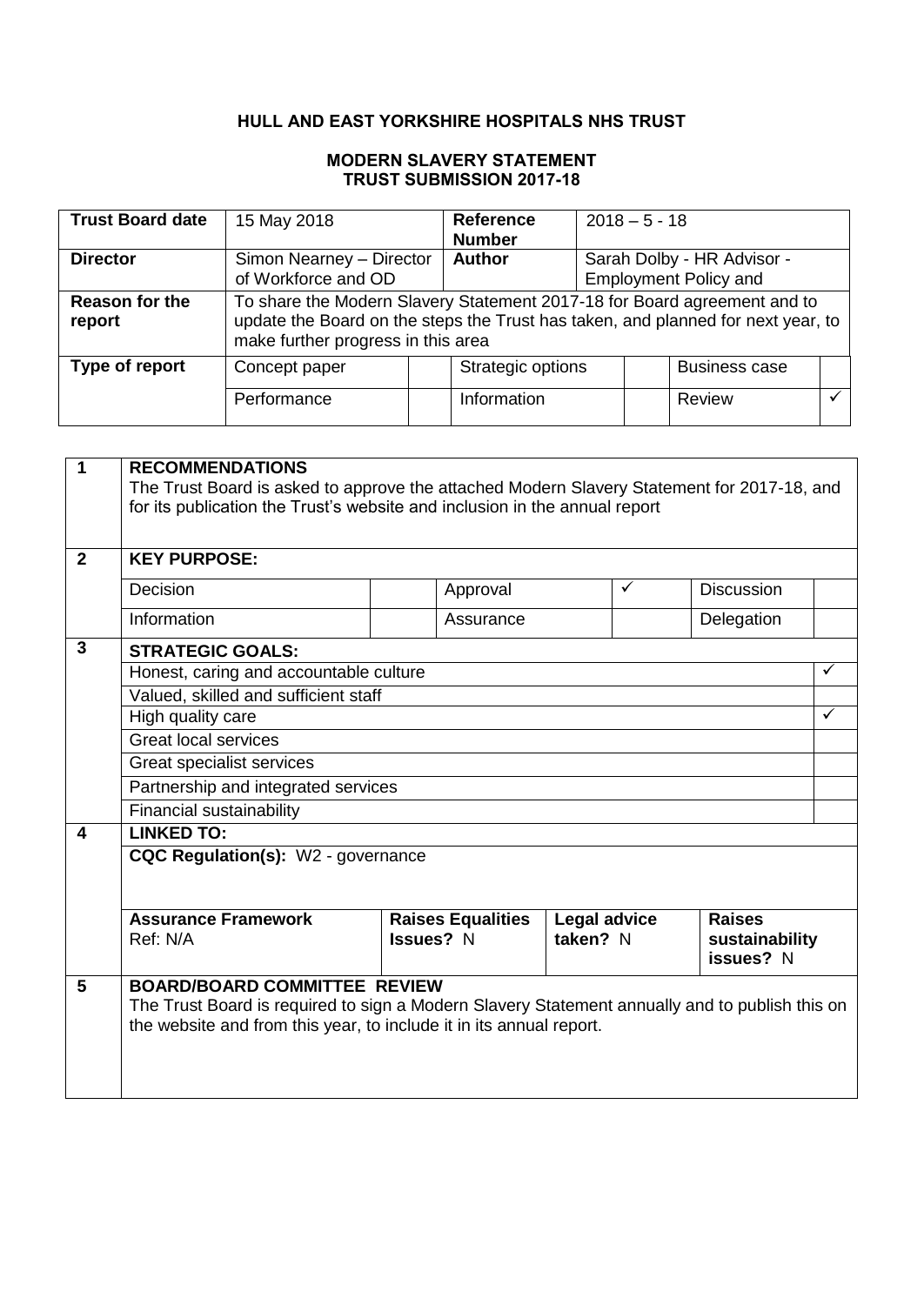### **Hull and East Yorkshire Hospitals NHS Trust**

#### **Modern Slavery Statement Trust Submission 2017-18**

#### **1 PURPOSE**

The purpose of this paper is to share the Modern Slavery Statement for the financial year 2017/2018 and also to inform the Trust Board about what steps the Trust has taken this year in order to make further progress towards meeting the obligations of the Modern Slavery Act 2015.

### **2 BACKGROUND**

Following the introduction of the Modern Slavery Act in 2015, there is a statutory requirement for the Trust to produce an annual statement describing what steps have or are being taken to tackle modern slavery (or state that no action has been taken if this is the case).

The expectation is that the Trust builds on the statements year on year, in order for the statements to evolve and improve over time.

Previously there has been no precise detail of what should be covered within the Modern Slavery Statement. However, in Autumn 2017, the Home Office published guidance which recommends that organisations report on the following six areas of activity:

- 1. Organisational structure and supply chains
- 2. Organisational policies
- 3. Assessing and managing risk
- 4. Due Diligence
- 5. Performance Indicators
- 6. Training

-

The Home Office guidance was supported by an independent report produced by  $E$ rgon<sup>1</sup> in April 2017.

Based on the revised guidance, the Trust"s 2017/2018 Modern Slavery Statement provides more information on the six areas above.

The Trust"s past Modern Slavery Statements are published on the Hull and East Yorkshire Hospitals NHS Trust internet site (under 'Corporate Documents', 'Other Documents').

### **3 THE PROPOSED STATEMENT FOR 2017/2018**

The proposed Statement (see Appendix 1) is attached stage. This has been reviewed by the Workforce Transformation Committee and Modern Slavery Working Group as a draft.

The Action Plan (see Appendix 2) is provided as an update for the Board on ongoing activities in order for the Trust to meet our obligations under the Modern Slavery Act 2015. The Action Plan will continue to evolve over time as our knowledge in this area grows. The Steering Group will use the Action Plan to track any ongoing work that is taking place in relation to modern slavery and also use it to highlight where there are currently gaps that could be improved upon.

<sup>&</sup>lt;sup>1</sup> 'Modern slavery statements: One year on'<http://ergonassociates.net/>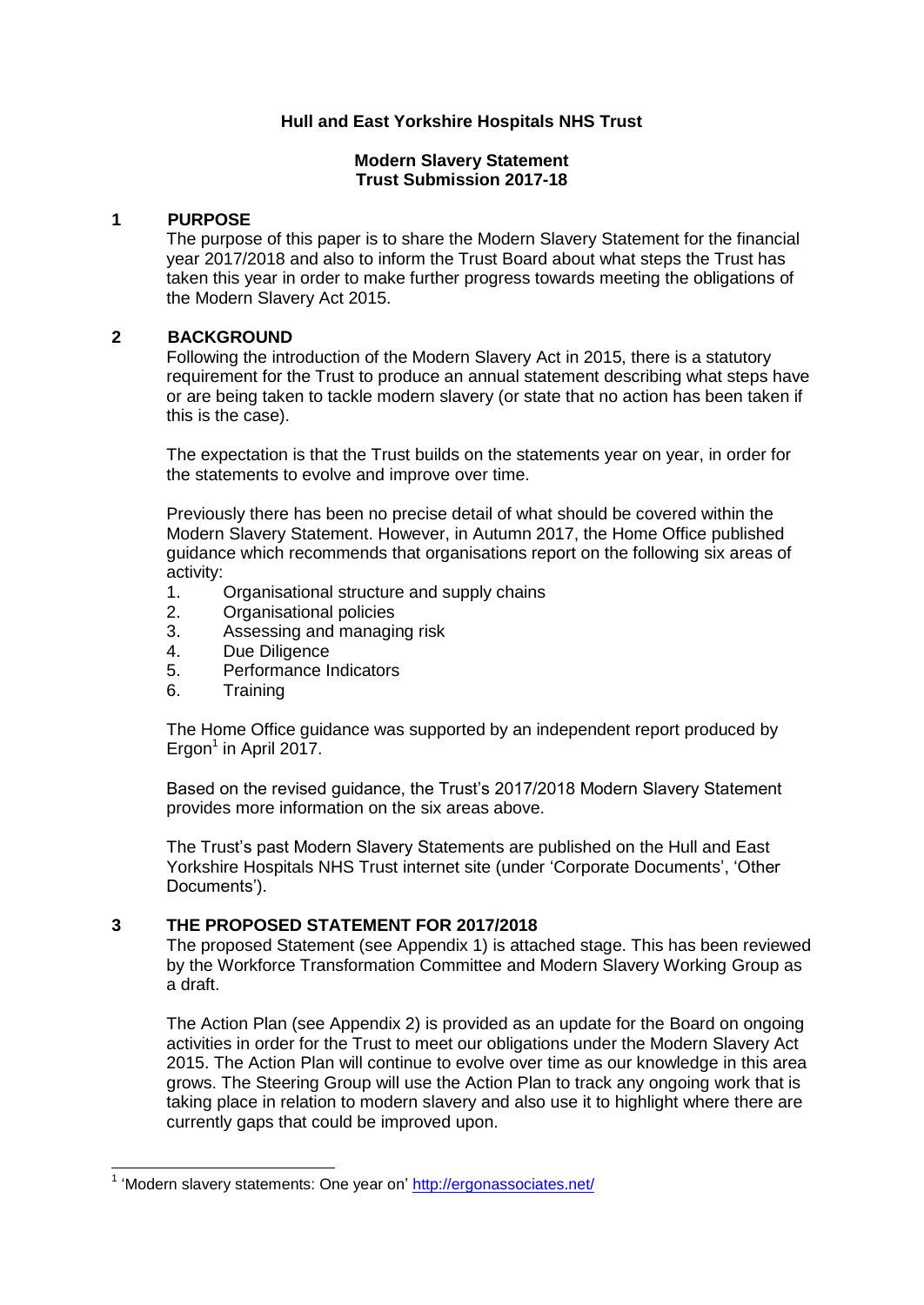The formal Statement needs to be approved and signed by the Trust Board, and must be published within six months of the end of the financial year on the Trust"s website with a link in a prominent place on the homepage. The 2017/2018 Statement will also be included in the Trust's 2017/2018 Annual Report.

#### **4 RECOMMENDATION**

The Trust Board is asked to approve the attached Modern Slavery Statement for 2017-18, and for its publication the Trust"s website and inclusion in the annual report

Sarah Dolby HR Advisor - Employment Policy and Resourcing

Simon Nearney Director of Workforce and Organisational Development

May 2018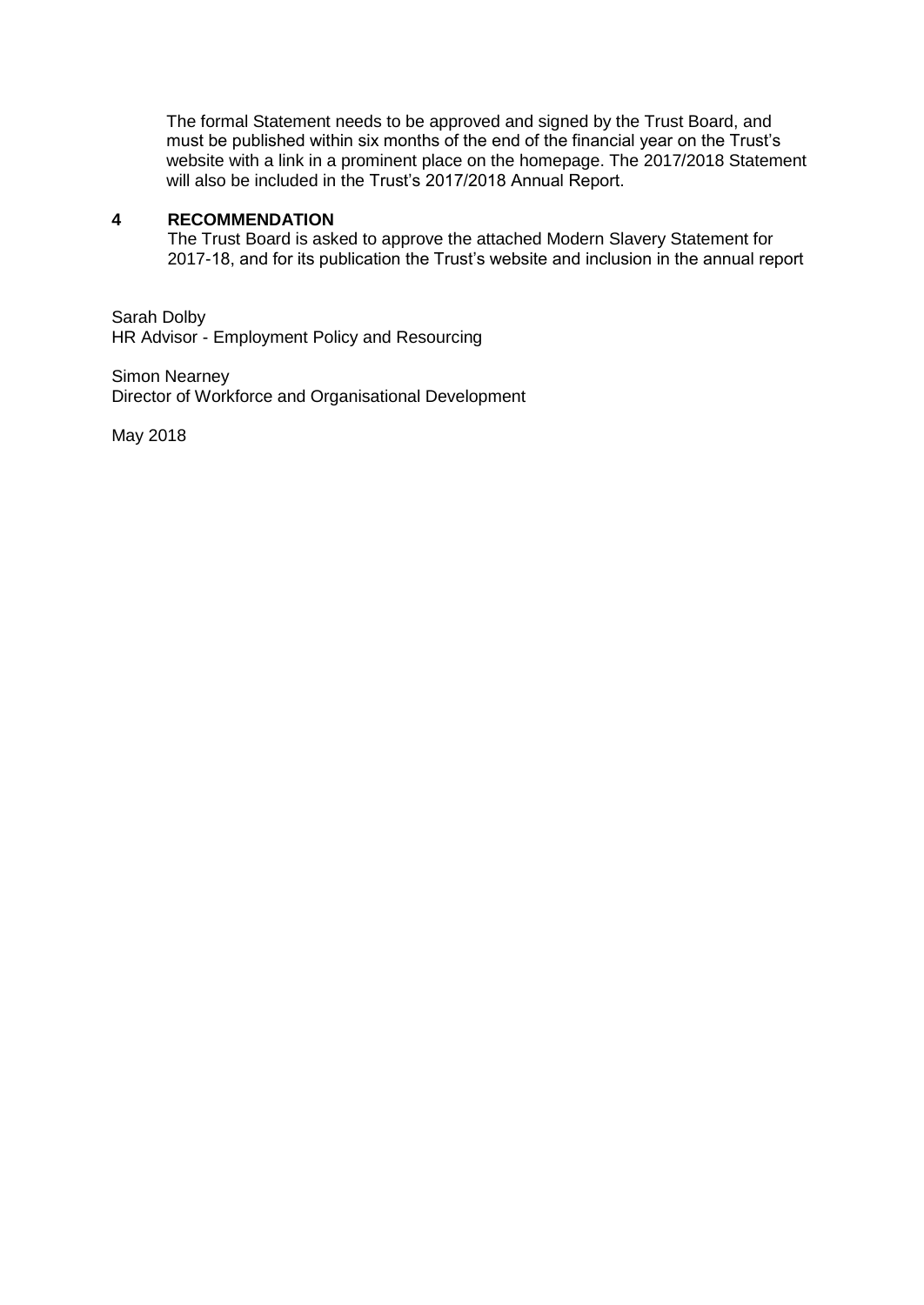# **HULL AND EAST YORKSHIRE HOSPITALS NHS TRUST**

#### **MODERN SLAVERY STATEMENT FOR THE FINANCIAL YEAR 1 APRIL 2017 TO 31 MARCH 2018**

### **1. Introduction**

This statement sets out the steps that the Hull and East Yorkshire Hospitals NHS Trust have taken for the financial year; 1 April 2017 to 31 March 2018, to ensure that modern slavery (i.e. slavery and human trafficking) is not taking place in any part of its own business or supply chains.

# **2. Organisational Structure and Supply Chains**

Hull and East Yorkshire Hospitals NHS Trust is a large acute Trust situated in Kingston upon Hull and the East Riding of Yorkshire.

The Trust employs just over 8000 staff, has an annual turnover of over £500m and has two main sites; Hull Royal Infirmary and Castle Hill Hospital. Outpatient services are also delivered from locations across the local health economy area.

The Trust"s organisational structures are available on the Trust"s internet site <https://www.hey.nhs.uk/download/structure/>for the:

- Board Committee Structure
- Executive Management Committee Structure
- Executive Structure
- Health Group Structure

### **2.1 Supplies and Procurement Department**

The Supplies and Procurement Department is made up of the Stock Purchasing Team (NHS Supply Chain), Non-Stock Purchasing Team (Buyers), Contracts Team and Stores Team.

The overall aim of the Supplies and Procurement Department is to reduce costs and ensure all goods and services are covered by a robust cost effective contract, whilst adhering to the Trust"s "Standing Orders, Reservation and Delegation of Powers and Standing Financial Instructions<sup>2</sup>'.

The "Standing Orders, Reservation and Delegation of Powers and Standing Financial Instructions" regulate the way in which the proceedings and business of the Trust are conducted and summarise the requirements in relation to tenders and quotations, as below:

| <b>Value of Goods/Services</b>                 | <b>Tender/quotation requirement</b>                                                              |
|------------------------------------------------|--------------------------------------------------------------------------------------------------|
| Less than £10k (including VAT)                 | Use NHS supply chain and established<br>contracts where possible otherwise obtain a<br>quotation |
| Between £10k and up to £50k<br>(including VAT) | Obtain a quotation                                                                               |
| £50k to £106k (including VAT)                  | Undertake a local tender exercise                                                                |
| More than £118,133k (including VAT)            | Tender exercise using EU procurement<br>procedures                                               |

\_\_\_\_\_\_\_\_\_\_\_\_\_\_\_\_\_\_\_\_\_\_\_\_\_\_\_\_\_\_\_\_\_\_\_<br><sup>2</sup> Standing Orders and Standing Financial Instructions, <u>https://www.hey.nhs.uk/about-us/corporate</u>[documents/](https://www.hey.nhs.uk/about-us/corporate-documents/)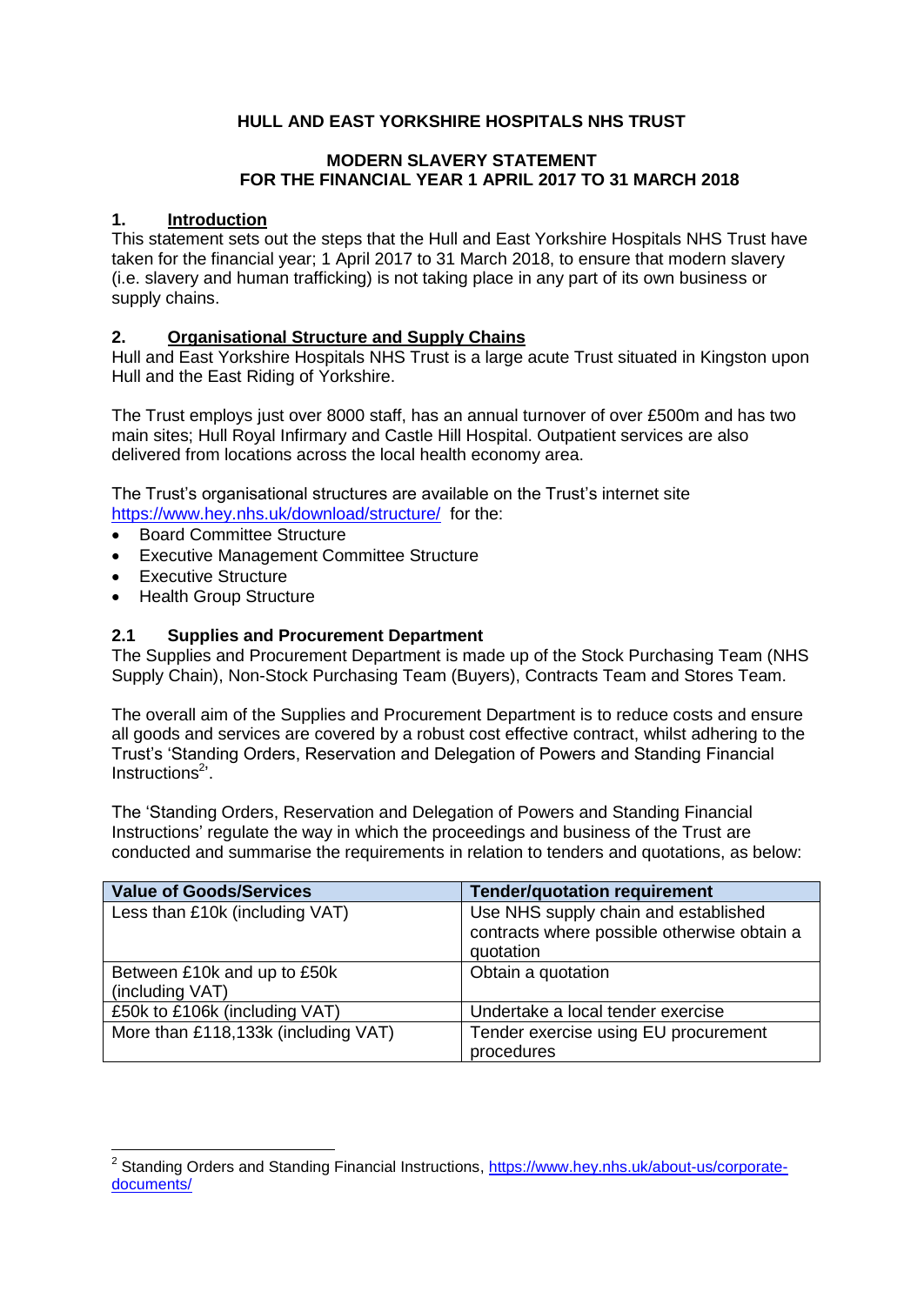The Trust currently purchases approximately £27m worth of stock from NHS Supply Chain<sup>3</sup> on an annual basis. As NHS Supply Chain provides healthcare products and supply chain services to the NHS as a whole, they have a robust code of conduct which they expect their suppliers to adhere to. The code of conduct states that all of the NHS Supply Chain"s suppliers should support the principles of the United Nations" Global Compact, UN Universal Declaration of Human Rights as well as the 1998 International Labour Organisation Declaration on Fundamental Principles and Rights at Work, in accordance with national law and practice.

In addition to the code of conduct, NHS Supply Chain published their approach to ensuring their suppliers are compliant with the Modern Slavery Act 2015 in October 2016<sup>4</sup>.

The Trust spends approximately £55m per year on non-stock products (i.e. not ordered through NHS Supply Chain), which are managed by the Non-Stock Purchasing Team (Buyers). The team are responsible for ensuring that goods are ordered against agreed contracts.

The Contracts Team are responsible for ensuring that the correct contracts are in place to obtain goods and services at competitive prices for the Trust in line with the "Standing Orders, Reservation and Delegation of Powers and Standing Financial Instructions" and other relevant current legislation.

The tendering process within the Trust requires organisations to complete a "Selection Questionnaire (SQ)". Following the introduction of the requirements under the Modern Slavery Act 2015, the SQ documentation has been updated to include the following:

#### **Section 7: Modern Slavery Act 2015: Requirements under Modern Slavery Act 2015**

| Question                                                                                                                                                               | Response                                                                      |
|------------------------------------------------------------------------------------------------------------------------------------------------------------------------|-------------------------------------------------------------------------------|
| 7.1<br>Are you a relevant commercial<br>organisation as defined by section 54<br>("Transparency in supply chains etc.") of the<br>Modern Slavery Act 2015 ("the Act")? | Yes.<br>$\mathbf{L}$<br>N/A<br>$\perp$                                        |
| 7.2 If you have answered yes to question<br>7.1 are you compliant with the annual<br>reporting requirements contained within<br>Section 54 of the Act 2015?            | Yes<br>Please provide the relevant url<br>No<br>Please provide an explanation |

The tender documentation also requires external companies to submit contingency plans, covering a range of issues, so that in an event of a failure there is a plan in place. The Trust scores contingency plans and this becomes part of the overall decision as to whether a tender is accepted. The Trust will review whether any provisions can be added into contingency plans relating to modern slavery (see Action Plan for timescales).

The Trust is currently putting a process in place to quantify the number of organisations that, through the tender documentation, state they are compliant with the Modern Slavery Act 2015. The Trust intends to have this set up in order that this can be reported on in the Trust"s 2018/2019 Modern Slavery Statement.

 3 <https://www.supplychain.nhs.uk/about-us/what-we-do/>

<sup>&</sup>lt;sup>4</sup> The UK Modern Slavery Act 2015, Monday 17 October 2016,

<https://www.supplychain.nhs.uk/news/company/the-uk-modern-slavery-act-2015/>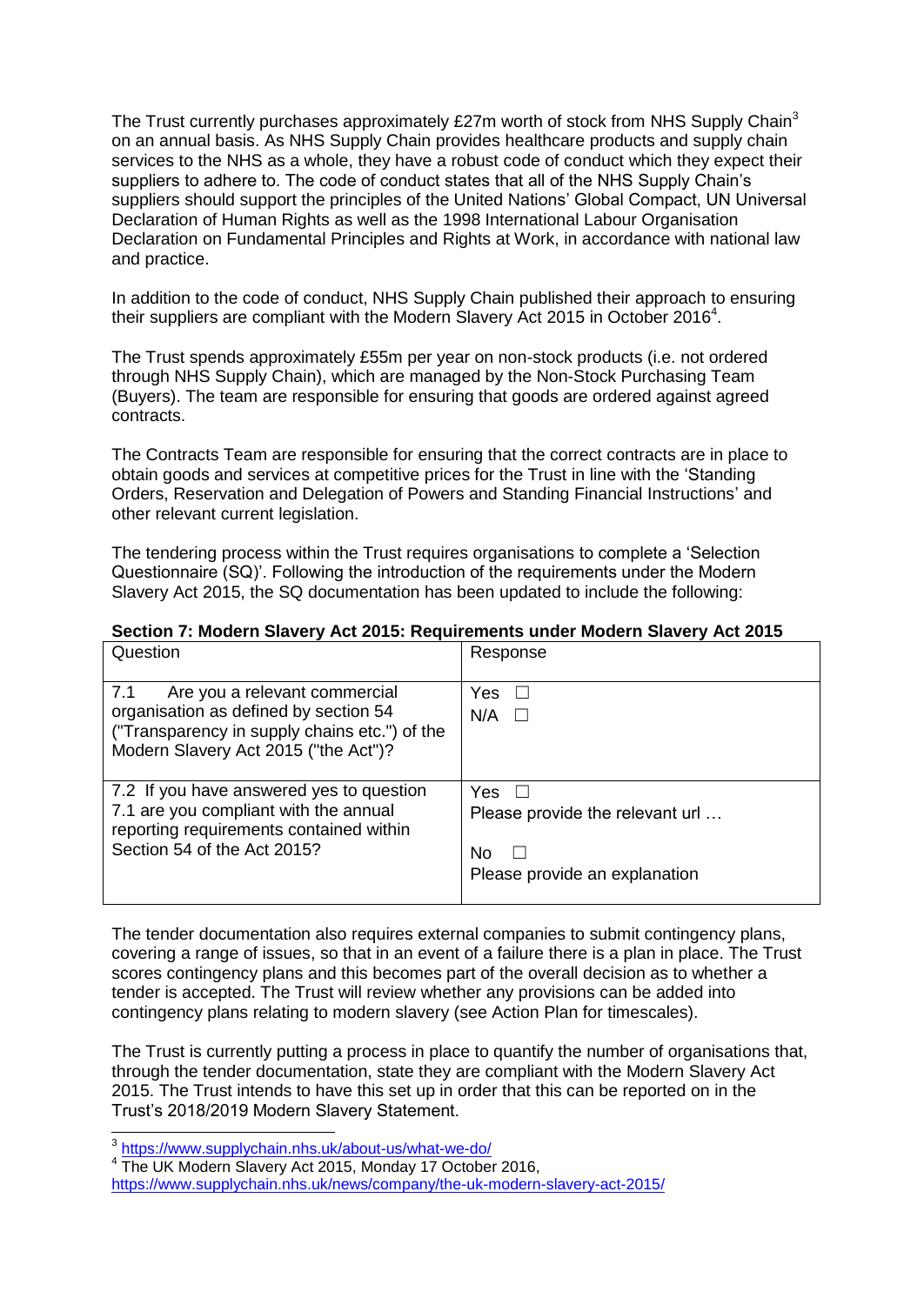As stated above, the Trust undertakes a huge amount of business with suppliers providing goods or services. Where possible the Trust has robust processes in place to ensure that the external companies used are compliant with current legislation. However, the Trust recognises that where orders are placed outside the tendering process, there is an increased risk that the companies providing goods or services are not compliant with the Modern Slavery Act 2015.

That being said, for all orders placed outside the tendering process, a "Purchase Order" is completed and sent to the external company. The conditions of the "Purchase Order" state: "Where no valid agreement exists for the items listed above the following NHS Terms and Conditions shall prevail (as applicable):

- NHS Terms and Conditions for the Supply of Good (Purchase Order Version) or NHS Terms and Conditions for the Provision of Services (Purchase Order Version)."

The Trust is in the process of exploring whether the above conditions include reference to Modern Slavery (see Action Plan for timescales).

# **3. Organisational Policies**

Trust policies are subject to a thorough consultation process, which involves new and amended policies being discussed at relevant committees/groups, for example, the Trust"s Policy Sub Group, (which is attended by a mix of staff side and management side representatives both medical and non-medical). Policies then go through a ratification process prior to being published on the Trust"s intranet site.

All Trust policies are available to staff via the Trust"s intranet and are available to the public through a Freedom of Information request. The Trust is committed to reviewing policies on a regular basis and in line with changes to legislation.

The Trust has a number of internal policies and procedures in place (shown below) to help safeguard against modern slavery, and will continue to review these as appropriate and ensure that modern slavery is referenced where appropriate.

### **3.1 General Policies**

### *Raising Concerns at Work (Whistleblowing) Policy*

This policy provides staff with information about how to raise concerns about dangerous or illegal activity in the Trust. There are legal protections built in to whistleblowing to encourage staff to speak up without repercussions on their employment.

To support this policy, a flowchart outlining "How to Raise Concerns" was developed and published on the Trust"s intranet in 2017. The document provides an overview of the different means in which a person can raise a concern about patient safety or staff welfare.

### *Risk Policy and Procedures*

Effective risk management is the foundation on which the Trust delivers its objectives. It is the key system through which all risks; clinical, organisational and financial risks, are managed to ensure benefits to patients, staff, visitors and other stakeholders. This policy describes how staff will fulfil their role in risk assessment and the production of risk registers. All risks regardless of nature or origin will be managed via this process.

The policy provides employees with information on how to identify risks, assess their relative importance, determines the appropriate risk control mechanism and most importantly, ensures that the agreed action is taken. The Trust has a legal requirement to give assurance that risks in the organisation are identified and appropriately managed.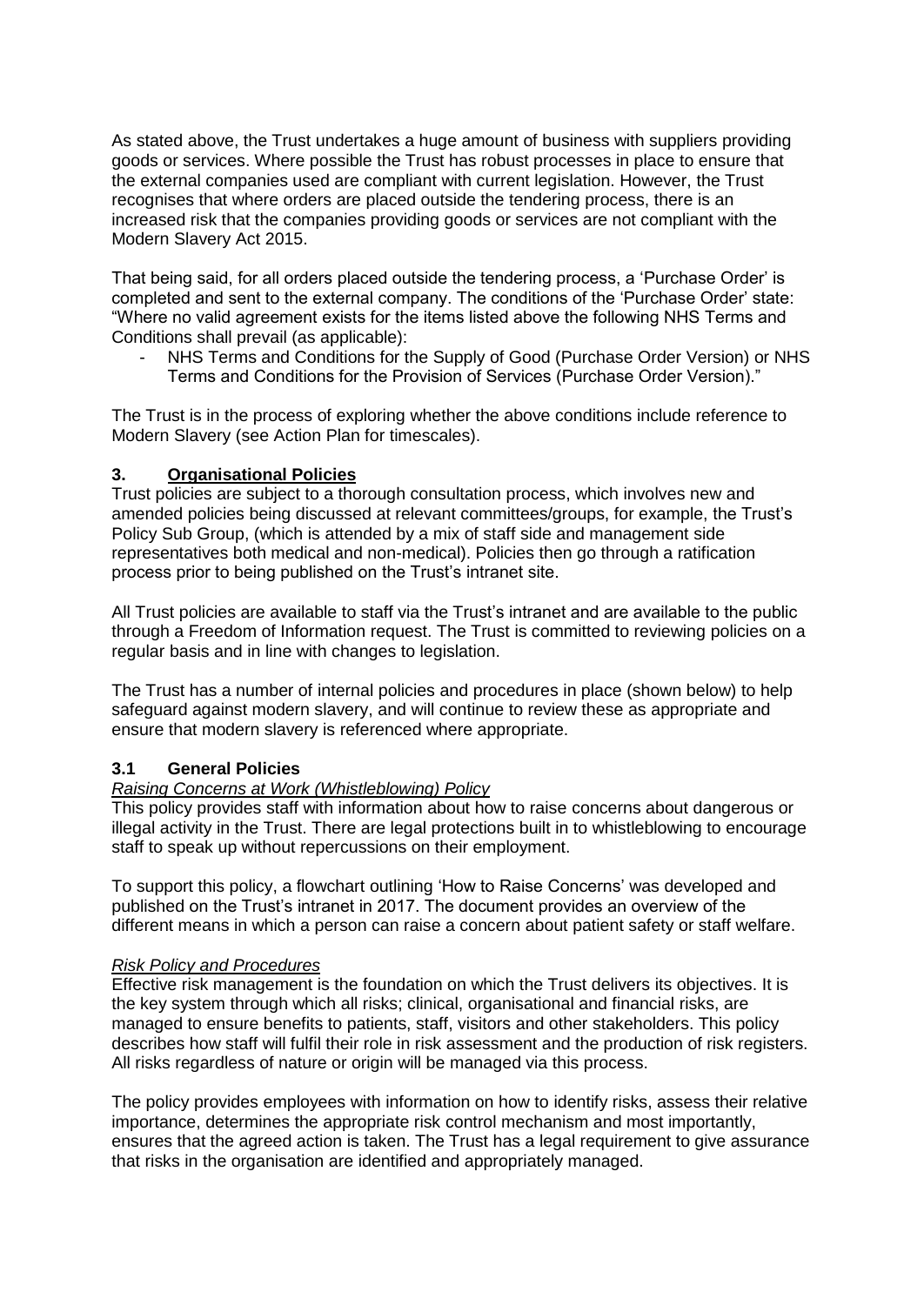# **3.2 Recruitment Policies**

# *Recruitment and Selection Policy (excluding Medical and Dental Staff)*

The purpose of this policy is to promote the Trust as an employer of choice, and maintain a framework of fair, efficient and cost effective recruitment and selection procedures that are compliant with relevant legislation.

The policy provides staff with the assurance that the Trust is devoted to preventing slavery and human trafficking in its corporate activities, this includes due diligence with regard to recruitment and selection and that the Trust adheres to the National NHS Employment Checks Standards, which includes vigilant pre-employment screening.

### *Recruitment and Selection - Medical and Dental Consultant Staff*

This policy is designed to ensure that there is a consistent approach to recruitment, selection and the appointment of Consultants, ensuring that they are recruited in a way that:

- Is free from unlawful bias
- Is compliant with relevant legislation
- Ensures that candidates demonstrate values shared by the Trust
- They demonstrate evidence of their compliance with the 4 domains of the General Medical Council"s Good Medical Practice
- Portrays the Trust in a positive and professional manner
- Reflects the Trust's commitment to equality and diversity and flexible working practices

The policy also confirms that the Trust adheres to the National NHS Employment Checks Standards.

# *Pre-Employment Checks Policy (incorporates Criminal Record Checking Policy)*

This policy provides a framework for the effective management of pre-employment checks required for the appointment of employees and engagement of agency, volunteer and honorary staff. The policy provides further detail of the NHS Employment Checks Standards and confirms that no person shall commence employment or be engaged in a role without the required checks taking place.

# *Engaging Temporary Workers (Bank and Agency) Policy*

Following the publication of the NHS Improvement (NHSI) Agency Rules in March 2016<sup>5</sup>, the Trust developed this policy to set out the expectations, roles and responsibilities that must be adhered to for authorising, sourcing, booking and paying temporary workers.

Within the Agency Rules, NHSI reminded trusts of their ultimate responsibility to ensure all agency workers engaged in employment at their organisation comply with the standard NHS Employment checks. The Trust"s policy complies with this.

# *Health and Safety at Work Policy*

-

This policy states that contractors are expected to conform to the relevant health, safety and welfare statutory requirements including giving due attention to any Codes of Practice and / or appropriate Guidance Notes issued by the HSAC / HSE or other authoritative bodies. This includes the Trust"s own safety policies and procedures.

<sup>5</sup> NHS Improvement Agency Rules, March 2016

[https://assets.publishing.service.gov.uk/government/uploads/system/uploads/attachment\\_data/file/510](https://assets.publishing.service.gov.uk/government/uploads/system/uploads/attachment_data/file/510391/agency_rules__23_March_2016.pdf) [391/agency\\_rules\\_\\_23\\_March\\_2016.pdf](https://assets.publishing.service.gov.uk/government/uploads/system/uploads/attachment_data/file/510391/agency_rules__23_March_2016.pdf)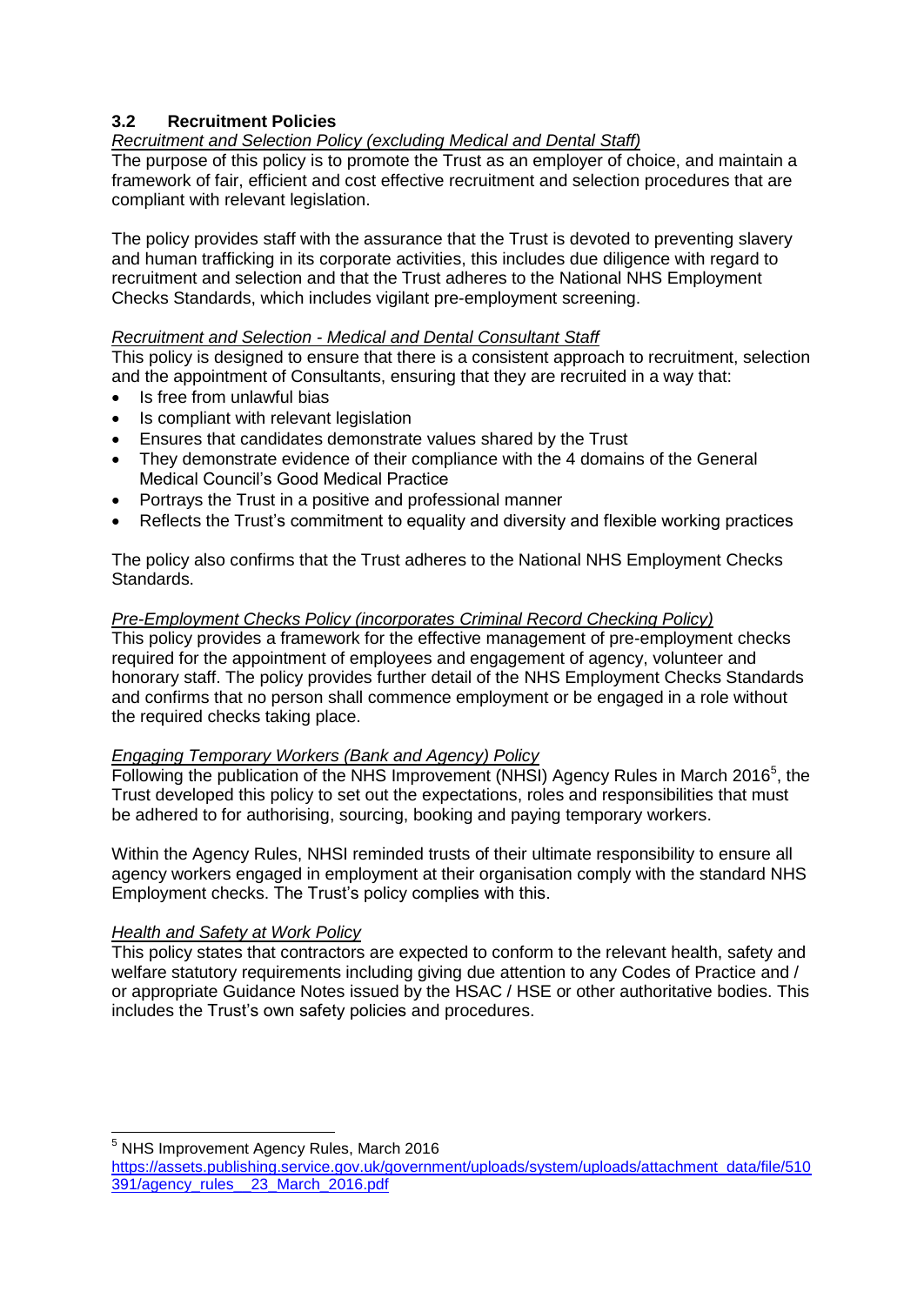# **3.3 Safeguarding Policies**

The NHS has a broad range of policies relating to Safeguarding. The policies provide guidance to staff on recognising the signs of modern slavery and provide advice on what to do in such cases:

- Chaperone Policy
- Guidance on the Medical Assessment of Children with Concerns of Neglect Guideline
- Investigation and management of children who have been sexually abused
- Management of Female Genital Mutilation (FGM) Policy
- Managing Allegations against Staff (Children and Adults) Policy
- Patient Visitors Guidelines
- Safeguarding Children Court Statements Guideline
- Safeguarding Children Escalation of Concerns Guideline
- Safeguarding Children In Whom Illness is Fabricated or Induced Guideline
- Safeguarding Children Management of Children and Young People who Do Not Attend (DNACancel) their Appointment Guideline
- Safeguarding Children Managing Allegations or Concerns Against Staff Guideline
- Safeguarding Children and Adults Supervision Policy
- Safeguarding Children Policy
- Safeguarding of Adults at Risk Policy

The Trust has strengthened its safeguarding arrangements for adults and children, with the Trust"s regulator and commissioners confirming that good assurance is received from the Trust in this area. This route is starting to be used to raise and report concerns regarding modern slavery identified by Trust staff.

# **4. Assessing and Managing Risk**

# **4.1 Due Diligence**

The Trust is committed to preventing slavery and human trafficking in its corporate activities, and to ensuring that its supply chains are free from slavery and human trafficking. The Trust also has a responsibility to ensure that workers are not being exploited, that they are safe and that relevant employment (working hours etc.), health and safety, human rights laws and international standards are adhered to.

### **4.1.1 Recruitment**

The Trust adheres to the National NHS Employment Checks Standards, which among others includes pre-employment checking which seek to verify that an individual meets the preconditions of the role they are applying for.

# **4.1.2 Supply Chains**

The Trust expects that the supply chains it works with have suitable anti-slavery and human trafficking policies and processes in place, and where possible this has now been built into key documentation e.g. tender documentation.

Throughout 2017 and continuing into 2018, areas within the Trust have continued to extend a significant amount of effort into requesting affirmation from suppliers that they comply with the Modern Slavery Act 2015. The Trust is exploring how this information can be captured in a central location.

There are 14 active agencies who supply ODPs and Nurses to the Trust as and when required. Over the past year the Trust has contacted all 14 agencies to obtain assurance that they are compliant with the Modern Slavery Act 2015. The Trust will continue to chase responses.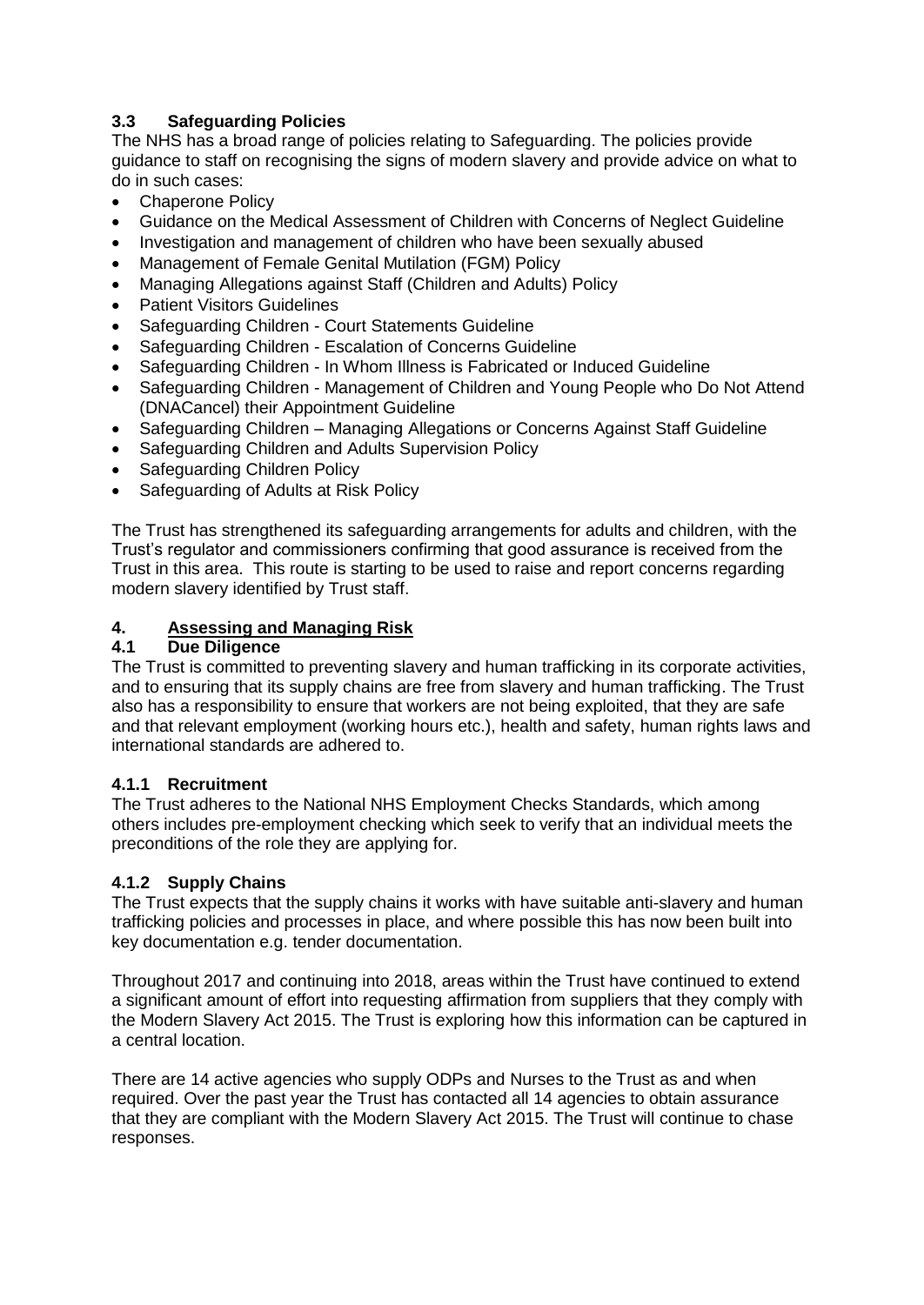A process for receiving assurances from suppliers used within the Estates, Facilities and Development Directorate has been established to ensure the Trust can report on this in the 2018/2019 statement.

# **4.1.3 Incident Reporting**

The Trust has a robust incident reporting system, managed by the Risk Team, where modern slavery concerns can be raised, which are then brought to the attention of the Safeguarding Team. The Safeguarding Team will then investigate the concern and determine whether a safeguarding alert should be made against the appropriate organisation. During 2016 the importance of having a robust reporting system was reaffirmed, when a human trafficking concern was raised and passed onto the safeguarding team, who followed up and dealt with the concern as required.

From 1 April 2017 to 31 March 2018, within the Trust there were 4 safeguarding concerns reported and followed up on as appropriate.

# **4.1.4 Training**

In April 2015 Modern Slavery was embedded into the Trust"s mandatory Safeguarding training for all staff, which forms part of the Trust"s key performance indicators.

As of March 2018 in excess of 90% of Trust staff are compliant with the required training.

In addition, the Trust also provides a "Modern Slavery and Human Trafficking" voluntary eLearning module to help frontline healthcare staff identify and support victims of human trafficking. Promotion of this additional training will take place as part of the awarenessraising programme (see Action Plan for timescales).

Modern Slavery is also embedded into other relevant training programmes including Recruitment and Selection.

### **4.1.5 Awareness-Raising Programme**

Following the obligation to produce the modern slavery annual statement, a Steering Group formed within the Trust, made up of key colleagues who represent the areas where there are potential links to modern slavery (HR/Procurement/Risk/Facilities/Training). The Steering Group facilitates the work that needs to be undertaken to ensure that the Trust is meeting its obligations under the Modern Slavery Act 2015. The Steering Group also reviews and updates this modern slavery statement on an annual basis and identifies new actions to further embed the requirements of the Modern Slavery Act 2015 in the Trust.

There is also a local partnership working group in place to specifically look at the processes for referral, led by the Safeguarding Adult Board and in which the Trust is represented.

Safeguarding Champions have been identified across the Trust, which provides individuals with an understanding of the fundamentals for good safeguarding (which includes modern slavery and human trafficking). The Safeguarding Champions ensure consistency of expertise in all teams, act as a role model in the workplace, provide information in order for staff to identify people at risk of harm and take action and ensure documentation is completed correctly, accurately, timely and forwarded to the right place.

Information relating to modern slavery has been included in Trust communications on four occasions over the past year to help raise awareness.

Due to changes in staffing which impacted on the Steering Group and resource issues, the planned awareness campaign in 2017 was postponed. The Group however, plan to hold the campaign in 2018.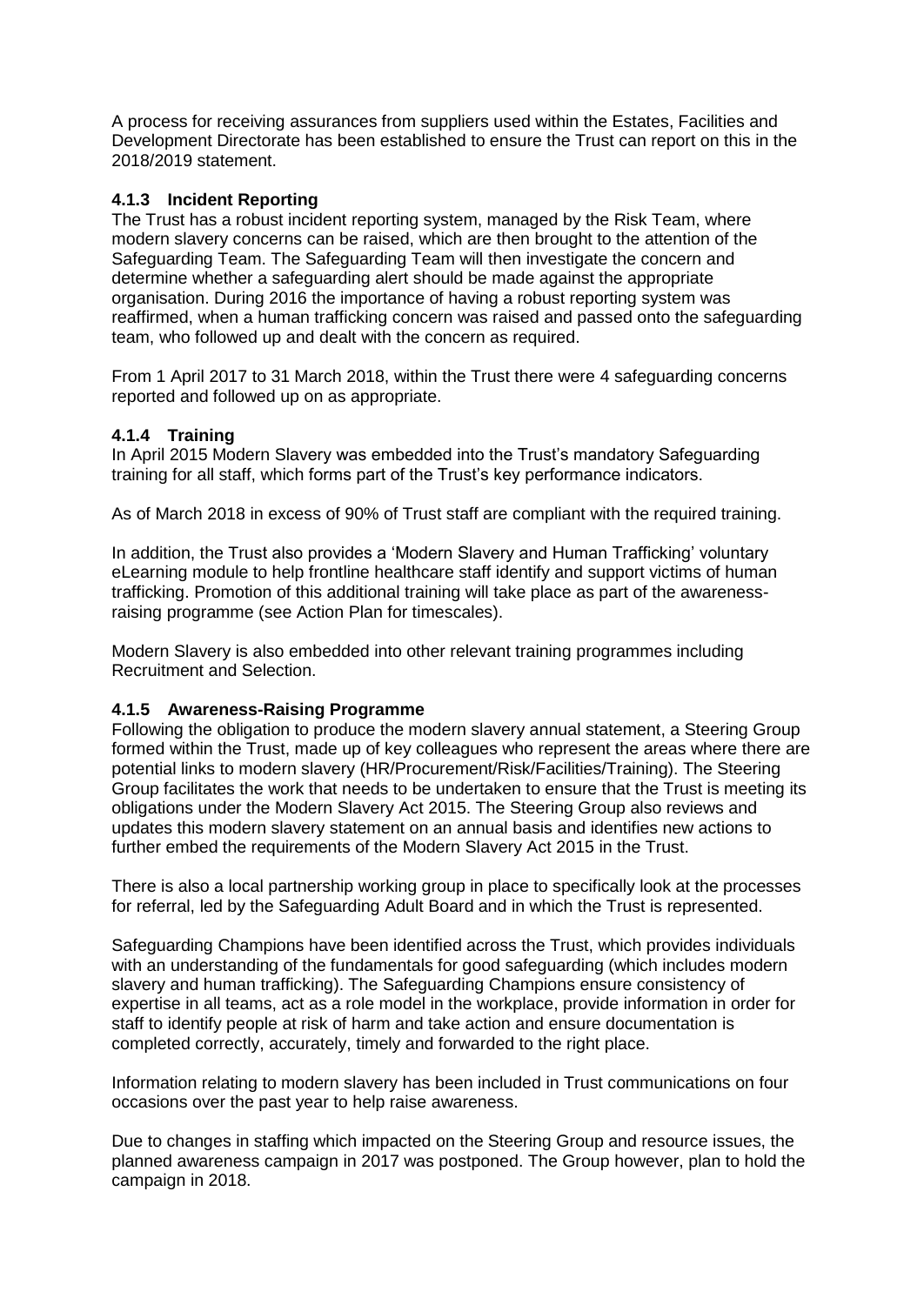#### **4.2 Risks**

Whilst due diligence shows that the Trust has a number of robust steps on place to safeguard against modern slavery, there continues to be a range of risks associated with modern slavery.

For example:

- Due to resourcing issues, the Trust is unable to contact every past supplier of goods or services to request that they are compliant with the Modern Slavery Act 2015. However, processes are either in place or being set up to obtain and record this information e.g. through the inclusion of the modern slavery section in the "Selection Questionnaire".
- Although the Trust provides training to staff on modern slavery and there are clear pathways to follow when a safeguarding issue is identified, the Trust cannot be assured that every single staff member would feel empowered and confident to recognise the signs of modern slavery and raise the concern. However, as stated in section 3.1, a human trafficking concern was raised in 2016 through the Trust"s Patient Advice and Liaison Service (PALS). In addition to this, when a query regarding a tender came up in relation to modern slavery, the staff member knew who to contact (i.e. Modern Slavery Group) to clarify some information received. Therefore whilst, there is still room to improve on raising awareness of modern slavery within the Trust, there are examples where non clinical staff have recognised and raised a concern.
- Some of the Trust's key policies that have links to modern slavery, do not always reference modern slavery clearly, if at all. Therefore the Modern Slavery Steering Group will review which policies need to include more information relating to modern slavery and work with the relevant departments to update them (see Action Plan for timescales).

The Action Plan in Appendix 1 identifies the steps that need to be taken, in order for the Trust to continue to raise awareness of the modern slavery agenda.

The Trust Board has considered and approved this statement and will continue to support the requirements of the legislation.

Reny Mora

ciheza

Mr Terry Moran Chairman Signed Mr Chris Long Chief Executive Dated \_\_\_15.05.18\_\_\_\_\_\_\_\_\_\_\_\_\_\_\_\_\_ Dated \_\_15.05.18\_\_\_\_\_\_\_\_\_\_\_\_\_\_\_\_\_\_\_\_

Signed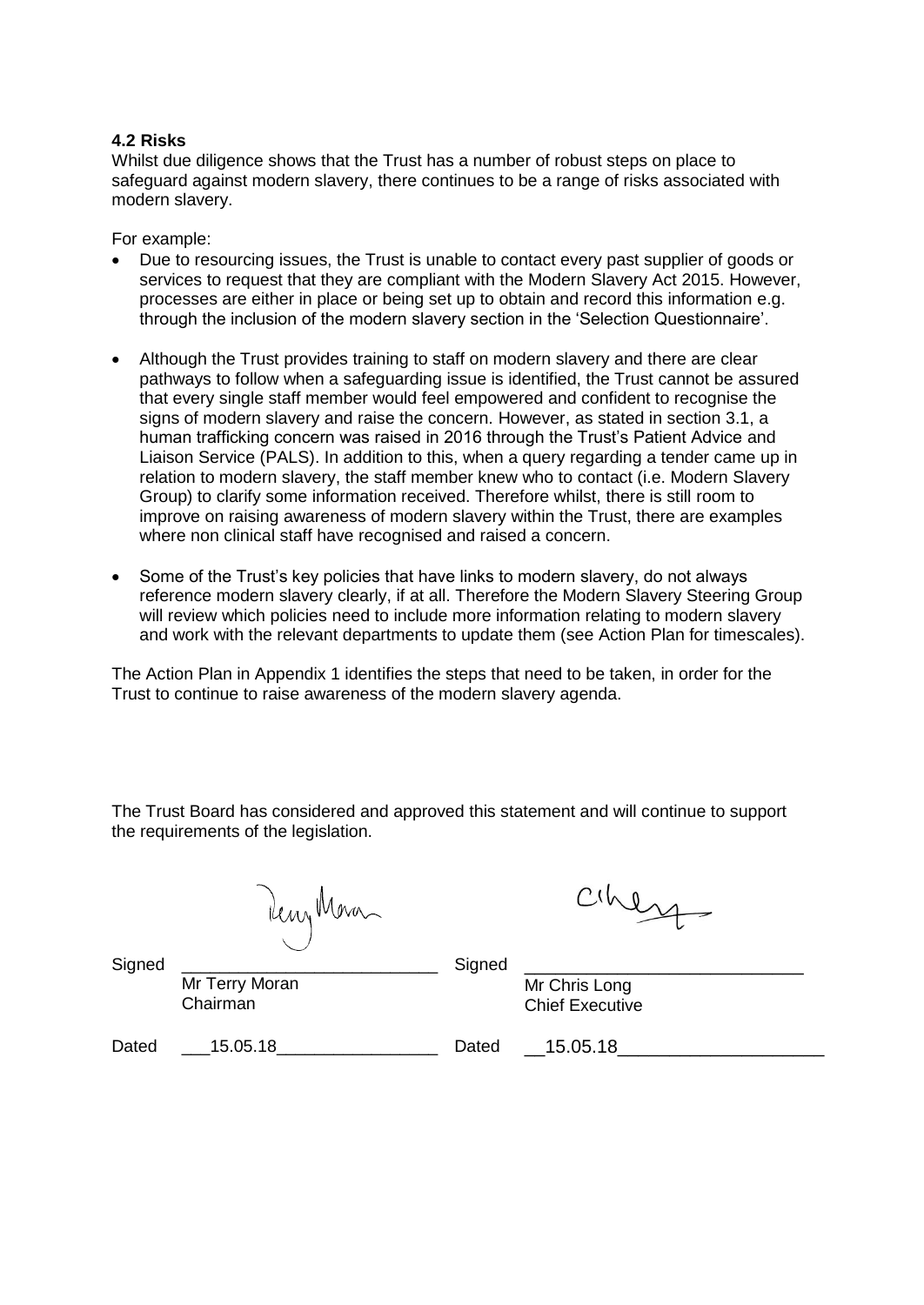# **MODERN SLAVERY ACTION PLAN UPDATED APRIL 2018**

# **OPEN ACTIONS:**

| <b>Date Raised</b> | <b>Description</b>                                                                                                                                       | <b>Owner</b> | <b>Comments</b>                                                                                                                                                                                                                                                                                                                                                                    | <b>Due Date</b>                        |
|--------------------|----------------------------------------------------------------------------------------------------------------------------------------------------------|--------------|------------------------------------------------------------------------------------------------------------------------------------------------------------------------------------------------------------------------------------------------------------------------------------------------------------------------------------------------------------------------------------|----------------------------------------|
| August 2016        | Obtain assurances from main<br>suppliers/agencies etc. that they<br>comply with the Modern Slavery Act<br>2015                                           | <b>ALL</b>   | Agencies supplying ODPs / Nurses to the Trust have<br>$\bullet$<br>been contacted. Outstanding responses have been<br>chased.<br>Suppliers within Estates and Facilities have been<br>$\bullet$<br>contacted and outstanding responses are being<br>chased.                                                                                                                        | Review at<br>each meeting              |
| April 2018         | <b>Identify contacts within Capital</b><br>Development, Medical Staffing and<br>Workforce Planning to assist with<br>obtaining assurances from suppliers | <b>ALL</b>   | Engaging temporary workers - is modern slavery part<br>of the framework agreement?                                                                                                                                                                                                                                                                                                 | Review at<br>each meeting              |
| December<br>2016   | Compile list of responses received<br>from suppliers/agencies and create<br>mechanism for annual review                                                  | <b>ALL</b>   | Currently all statements of assurance received have<br>$\bullet$<br>been saved electronically within individual<br>departments.<br>Review how this can be stored centrally.<br>$\bullet$                                                                                                                                                                                           | Review at<br>each meeting<br>June 2018 |
| April 2018         | Review Trust corporate policies and<br>include references to modern slavery<br>where appropriate                                                         | <b>ALL</b>   | Review list in June 2018 meeting.<br>$\bullet$<br>SD to lead on contacting relevant departments to<br>$\bullet$<br>update policies as appropriate.                                                                                                                                                                                                                                 | March 2019                             |
| April 2018         | <b>Awareness-Raising Programme</b>                                                                                                                       | <b>ALL</b>   | SD to engage with Communications team.<br>$\bullet$<br>Review progress with JP re posters.<br>$\bullet$<br>Group to arrange campaign.<br>$\bullet$<br>Review Modern Slavery Steering Group attendees<br>$\bullet$<br>and identify other areas to engage with e.g. risk.<br>Promote voluntary modern slavery e-learning as part<br>$\bullet$<br>of the awareness-raising programme. | March 2019                             |
| February<br>2017   | Modern slavery training                                                                                                                                  | JP/BG        | Review safeguarding presentation - update required<br>$\bullet$<br>SP for the children's safeguarding training.                                                                                                                                                                                                                                                                    | Review at<br><b>June 2018</b>          |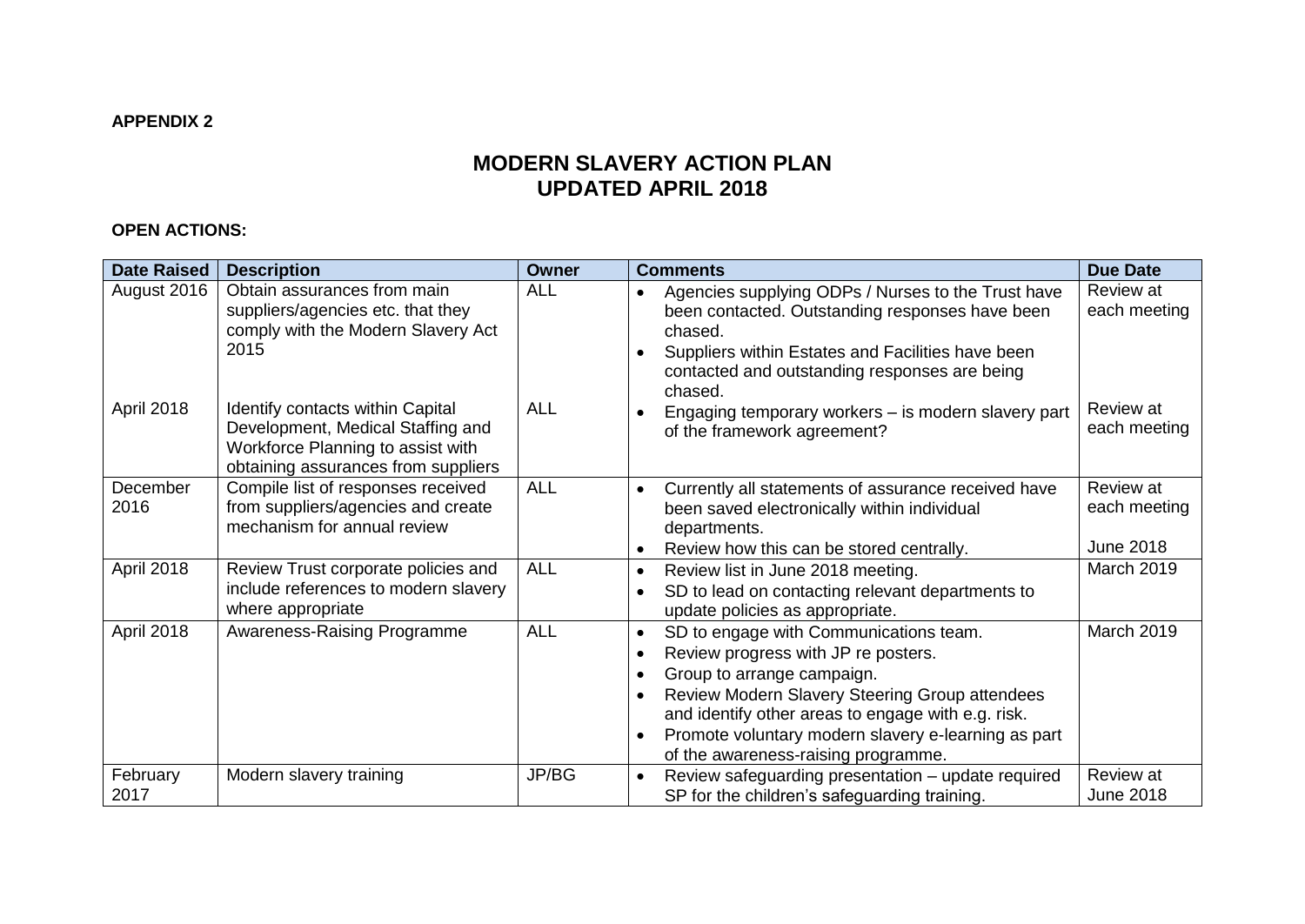| <b>Date Raised</b> | <b>Description</b>                                                                                                                                                                                                                                                                                                                                                                                                                                                                                                                                                                                                                             | <b>Owner</b> | <b>Comments</b>                                                                                                                                              | <b>Due Date</b>                          |
|--------------------|------------------------------------------------------------------------------------------------------------------------------------------------------------------------------------------------------------------------------------------------------------------------------------------------------------------------------------------------------------------------------------------------------------------------------------------------------------------------------------------------------------------------------------------------------------------------------------------------------------------------------------------------|--------------|--------------------------------------------------------------------------------------------------------------------------------------------------------------|------------------------------------------|
|                    |                                                                                                                                                                                                                                                                                                                                                                                                                                                                                                                                                                                                                                                |              | Review whether links to Salvation Army modern<br>$\bullet$<br>slavery training are available following a period of<br>being offline. If live, add to HEY247. | meeting                                  |
| April 2018         | Supplies and Procurement:<br>Identify a volunteer to take part in<br>$\bullet$<br>the Modern Slavery Steering<br>Group<br>Review whether any provisions<br>$\bullet$<br>can be added into contingency<br>plans<br>Set up process to quantify the<br>$\bullet$<br>number of organisations that,<br>through the tender<br>documentation, state they are<br>compliant with the Modern<br>Slavery Act 2015<br>Review whether the NHS Terms<br>and Conditions for the Supply of<br>Good (Purchase Order Version)<br>or NHS Terms and Conditions for<br>the Provision of Services<br>(Purchase Order Version) include<br>reference to Modern Slavery | JL           |                                                                                                                                                              | Review at<br><b>June 2018</b><br>meeting |
| Dec 2016           | Link in with Modern Day Slavery<br>Pathway for Hull and Wilberforce<br>Institute for the study of Slavery and<br>Emancipation                                                                                                                                                                                                                                                                                                                                                                                                                                                                                                                  | <b>ALL</b>   | Consider how the Trust can work in partnership with<br>$\bullet$<br>relevant agencies.                                                                       | Review at<br><b>June 2018</b><br>meeting |
| February<br>2017   | Action Plan to be shared with<br><b>WTC/Diversity and Inclusion Steering</b><br>Group quarterly                                                                                                                                                                                                                                                                                                                                                                                                                                                                                                                                                | <b>SD</b>    | Share in April 2018, July 2018, October 2018,<br>$\bullet$<br>January 2019.                                                                                  | Ongoing                                  |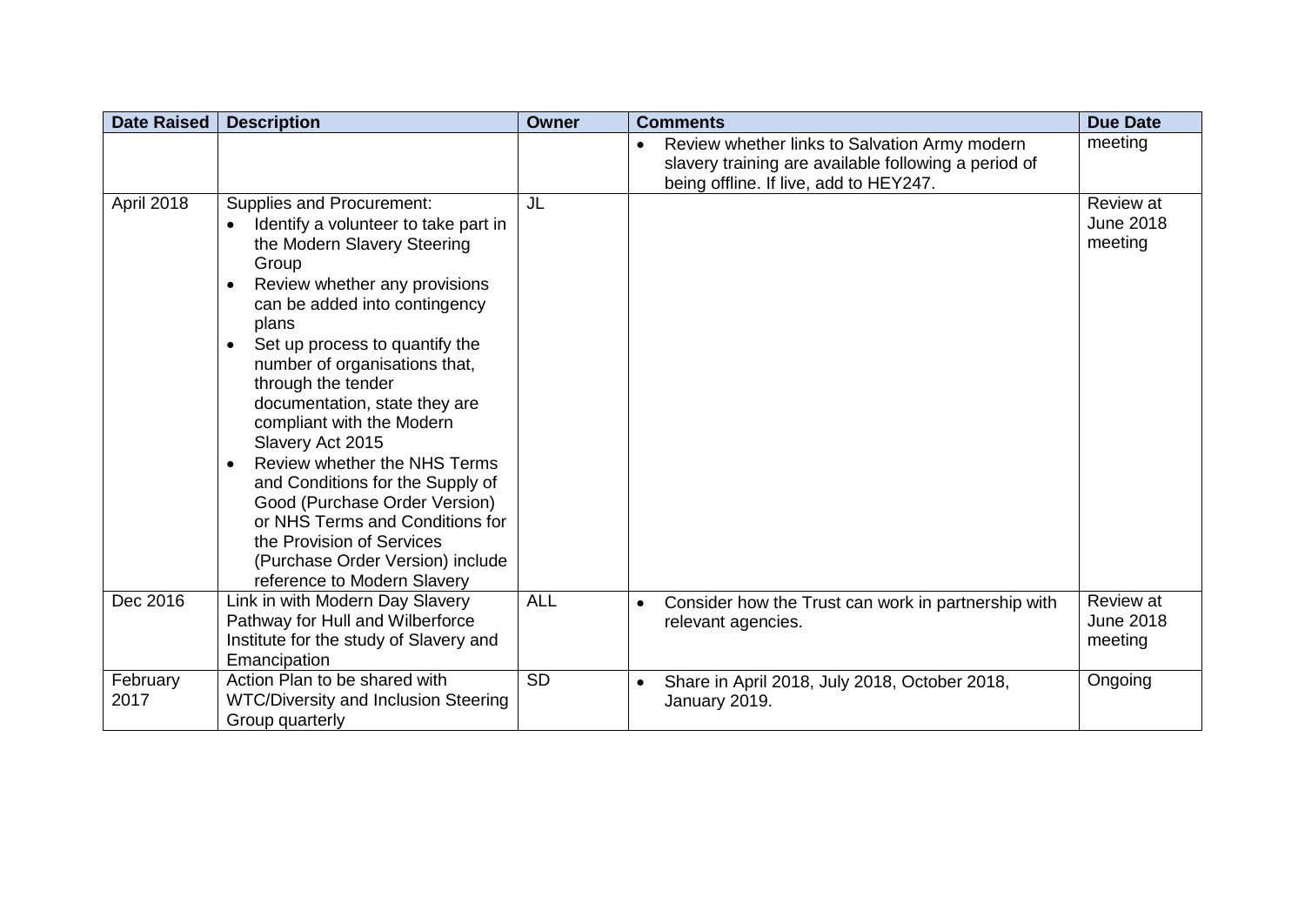# **COMPLETED ACTIONS:**

| <b>Date Raised</b> | <b>Description</b>                                                                                              | <b>Owner</b> | <b>Comments</b>                                                                                                                                                                                                                                                                                                     | <b>Due Date</b>  |
|--------------------|-----------------------------------------------------------------------------------------------------------------|--------------|---------------------------------------------------------------------------------------------------------------------------------------------------------------------------------------------------------------------------------------------------------------------------------------------------------------------|------------------|
| August 2016        | All new nursing agencies will be<br>asked for assurance at the point<br>they supply staff to the Trust          | <b>JB</b>    | Process has been set up to do this as and when<br>required                                                                                                                                                                                                                                                          | Closed           |
| December<br>2016   | Set up shared folder                                                                                            | <b>SD</b>    |                                                                                                                                                                                                                                                                                                                     | Closed           |
| August 2016        | <b>Update Recruitment and</b><br>Selection training (incl. overview<br>of modern slavery/key contacts)          | <b>SD</b>    | Updated December 2016<br>$\bullet$                                                                                                                                                                                                                                                                                  | Closed           |
| August 2016        | Review the process for<br>changing bank details in ESR<br>(re could staff be forced to<br>change bank details?) | <b>SD</b>    | ESR self-service allows staff to change bank<br>$\bullet$<br>details electronically without notifying payroll<br>Agreed that this can be dealt with through raising<br>awareness of modern slavery                                                                                                                  | Closed           |
| December<br>2016   | Put up posters around the Trust<br>to raise awareness                                                           | ZD/JP        | Posters have been put up in key areas (nursing,<br>$\bullet$<br>PALS etc.)                                                                                                                                                                                                                                          | Closed           |
| February<br>2017   | Modern slavery training                                                                                         | ZD/JP/BG     | Midwives now have a one hour mandatory<br>training session on modern slavery<br>Review safeguarding presentation - all<br>$\bullet$<br>Safeguarding Adults Training has been reviewed<br>and includes references to Modern Slavery                                                                                  | Closed<br>Closed |
|                    |                                                                                                                 |              | The new 'Modern Slavery and Human<br>Trafficking' eLearning course is now available on<br><b>HEY247</b>                                                                                                                                                                                                             | Closed           |
| December<br>2016   | <b>Update Trust's Safeguarding</b><br>intranet                                                                  | ZD/JP        | Key contacts updated including police contact<br>$\bullet$                                                                                                                                                                                                                                                          | Closed           |
| August 2016        | Supplies to amend Pre-<br><b>Qualification Questionnaire</b>                                                    | <b>TBC</b>   | SD to chase Supplies for update and ask for<br>$\bullet$<br>volunteer to attend meetings - the PQQ has<br>been updated (section 7) to include:<br>"Are you a relevant commercial organisation<br>as defined by section 54 ("Transparency in<br>supply chains etc.") of the Modern Slavery<br>Act 2015 ("the Act")?" | Closed           |